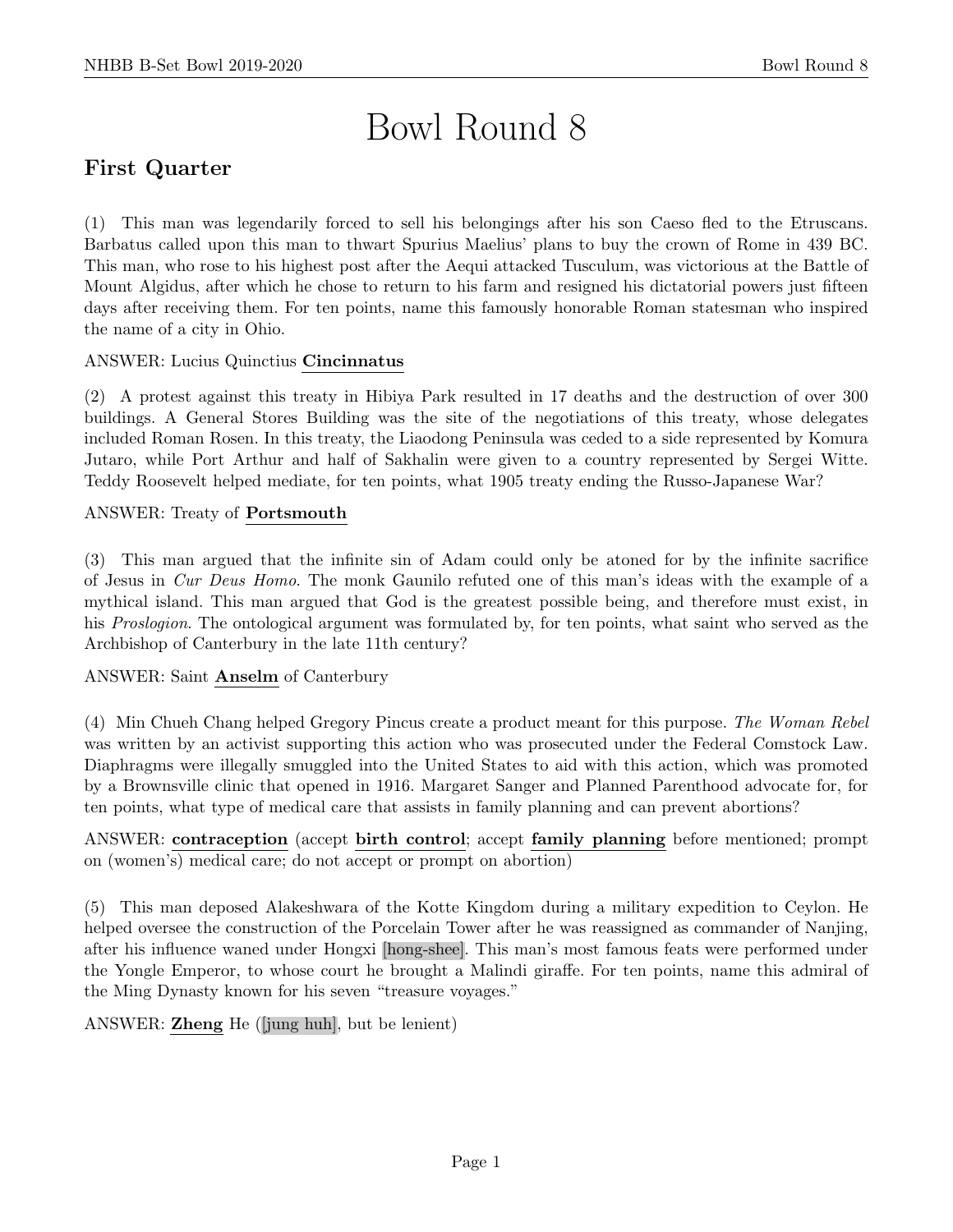(6) This man heavily used the theme "Ashokan Farewell" in one of his works. This man focused on people like Everett Alvarez, Ambassador Bui Diem, and Tim O'Brien in a ten episode work that features his trademark style of slowly zooming away from a still image. Mathew Brady's photographs and David McCulloch's narration were praised in a 1990 work by, for ten points, what director of The Vietnam War, The Civil War, and several other documentary miniseries for television?

#### ANSWER: Ken Burns

(7) This leader's reputation suffered after being ambushed by Charles "No Flint" Grey in the Paoli Massacre, but he regained his prestige by leading a daring nighttime raid at the Battle of Stony Point. In this man's most famous victory, he defeated the forces of the Western Confederacy and Blue Jacket, after which the Treaty of Greenville was signed. This man was sent by George Washington to subdue Native Americans in the Northwest Territory. For ten points, name this winner of the Battle of Fallen Timbers a Revolutionary-era brigadier general nicknamed "Mad Anthony."

#### ANSWER: "Mad" Anthony Wayne

(8) The name of this state was inspired by the name of an island in a book by Garci Rodriguez de Montalvo. After landing near this state's Point Reyes, an explorer gave the name "New Albion" to a region in this state. The Chumash were taken to pueblos to be taught Christianity after being transported from its Channel Islands. Vizcaino named several major cities in this state, including Monterey. El Camino Real passes between 21 missions in, for ten points, what western US state that underwent the Bear Flag Revolt?

#### ANSWER: California

(9) This battle was preceded by a failed peace negotiation at the castle Montebello and the losing side's failure to make new allies at Ciavenna. Wichmann of Magdeburg reinforced one side at Como prior to this battle. Guido da Landriano led a courageous defense of the cross of Aribert of Milan in this battle with the aid of the "Company of Death." It led to the Treaty of Constance, where the Holy Roman Empire agreed not to interfere in Italian affairs. For ten points, name this 1176 battle in which the Lombard League defeated Frederick Barbarossa.

#### ANSWER: Battle of Legnano

(10) During this man's administration, Jay Mazur chanted "We are one" at a rally in Columbus Park during the largest-ever strike in New York's Chinatown. This man described another strike, involving an organization led by Robert Poli, as "a peril to national safety" and gave Poli's group 48 hours to return to their jobs. PATCO was de-certified after striking under this president, who argued the strike was illegal. For ten points, name this president who clashed with the air traffic controller union in the 1980s.

#### ANSWER: Ronald Reagan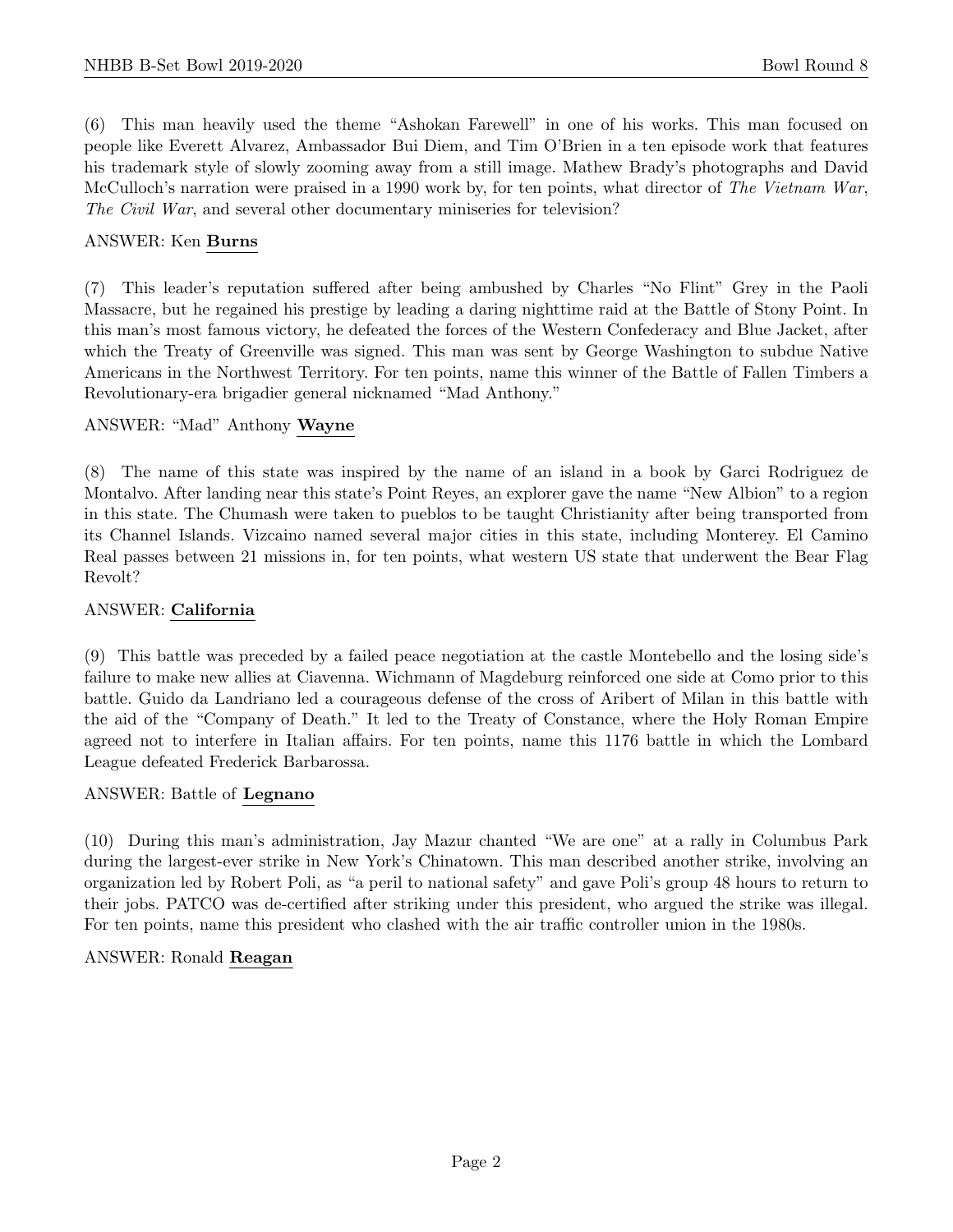# Second Quarter

(1) Max Nordau promoted this movement in an address calling for a "muscular" version of its supporters. Ze'ev Jabotinsky founded a "revisionist" version of this movement with the creation of Betar. The Uganda Scheme tried to give up a portion of British East Africa in support of this movement. The Balfour Declaration, given to Lord Rothschild, reaffirmed this movement's desire for aliyah. For ten points, name this movement that, at its creation in the 19th century, sought to establish a Jewish homeland in Israel.

#### ANSWER: Zionism

BONUS: This activist founded the Zionist Organization at an 1897 conference in Switzerland and is often known as the "father" of modern Israel.

#### ANSWER: Theodor Herzl

(2) This woman was allegedly introduced to her husband by Aaron Burr, who frequented the boarding house run by this woman's mother. This woman holds the distinction of being the only First Lady given an honorary Congressional seat. Because he was widowed, Thomas Jefferson often relied on this First Lady to serve as hostess during official events. For ten points, name this First Lady who directed her family's slave to save the Landsdowne portrait of George Washington during the War of 1812.

#### ANSWER: Dolley Todd Madison (accept Dolley Todd Payne)

BONUS: This slave of the Madison family saved the Landsdowne portrait during the burning of Washington. Daniel Webster helped this man purchase his freedom, after which he published a White House memoir in 1865.

#### ANSWER: Paul Jennings

(3) This deity seduced four dwarfs to acquire a fine gold necklace in the Olafs Saga, compiled by two Catholic priests in the late 1300s. Many names of North European flower species that were named for this goddess became named for the Virgin Mary. This member of the Vanir rules over Folkvangr, or the "army field," where she received half of the men dying in combat, the other half going to Valhalla. For ten points, name this Norse goddess of fertility, love, and war.

#### ANSWER: Freya (or Freyja)

BONUS: Stories of Freya are collected in, among other works, the Prose Edda, compiled by this 13th century Icelandic historian.

#### ANSWER: Snorri Sturulson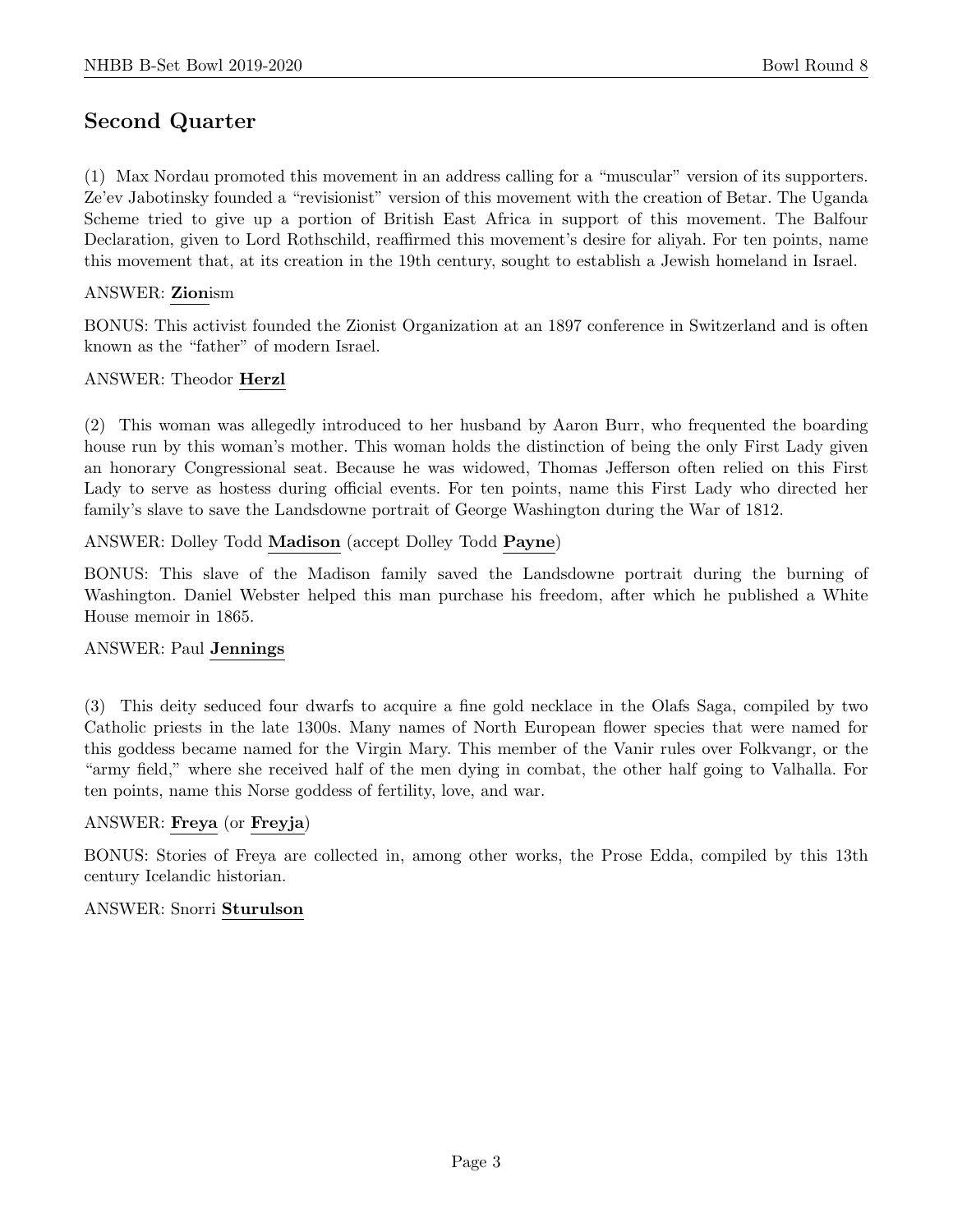(4) A former member of this movement named Jeremiah Brandreth led the failed Pentrich Rising, which wanted to wipe out the national debt by starting an uprising in Derbyshire. This movement's namesake, a weaver in Anstey, used a hammer in his most notorious act. The Frame Breaking Act of 1812 allowed the British government to execute seventy members of this movement, which began in Nottingham among textile workers worried about their job security. For ten points, name this 19th century movement that violently opposed innovation and lends its name to a modern term for people that do not embrace new technology.

#### ANSWER: Luddites

BONUS: Among the supporters of the Luddites was this father of computer programming pioneer Ada Lovelace.

#### ANSWER: Lord George Gordon Byron

(5) A woman who married into this family commissioned Julia Morgan to embellish a Mining Building named for her husband. Another member of this family hired Morgan to design a home for this family near San Simeon that includes space for what was the world's largest private zoo. A Greek Theater named for this family is still in use on the University of California Berkeley campus, where a member of this family named Patty was kidnapped in 1974. For ten points, name this American family once headed by journalism magnate William Randolph.

ANSWER: Hearst (accept Phoebe Elizabeth Apperson Hearst; accept Patricia Campbell "Patty" Hearst; accept William Randolph Hearst)

BONUS: In addition to designing many projects for the Hearst family, architect Julia Morgan designed several buildings for this organization, which was founded by Mary Jane Kinnaird and Emma Robarts to promote the empowerment of women.

ANSWER: World YWCA (accept World Young Women's Christian Association; do not accept "YMCA" or "Young Men's Christian Association")

(6) In this state, Frank Canton led a band of Texans known as Wolcott's Regulators in Powder River Country during the Johnston County War. Thomas J. Walsh led an investigation of a scandal named for a location in this state; as a result, Albert Fall was imprisoned for accepting bribes. The Teapot Dome oil field is in this state, where the Great Western Cattle Trail passed by Fort Laramie. The first state to grant suffrage to women was, for ten points, what state that is governed from Cheyenne?

#### ANSWER: Wyoming

BONUS: The Johnston County War ended after this President called in the cavalry. This man was elected in the last Presidential election in which Wyoming was a territory, not a state, and when he lost his re-election in the year of the Johnston County War, Populist candidate James Weaver carried four western states.

ANSWER: Benjamin Harrison (prompt on Harrison)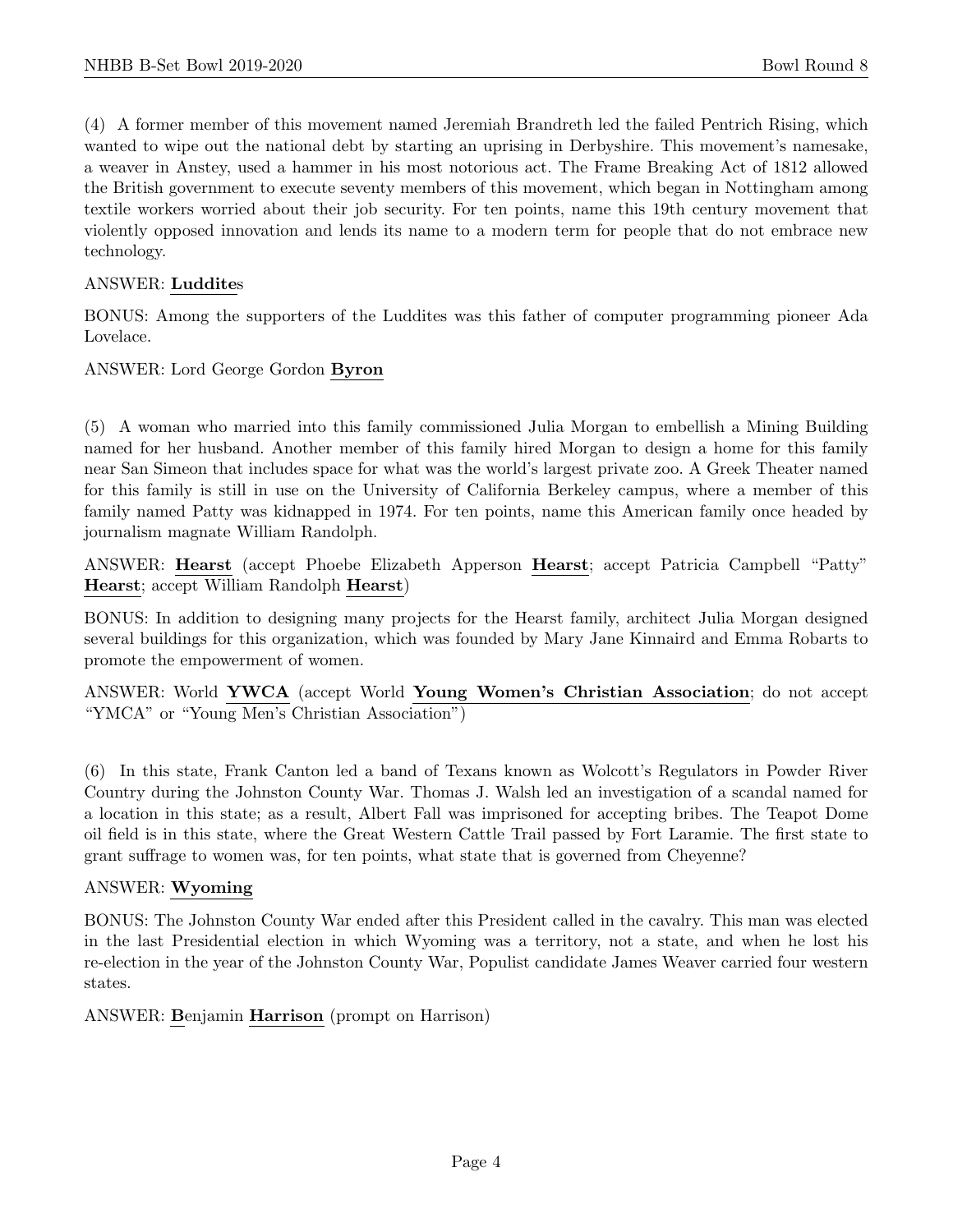(7) This composer wrote his choral piece Trois Chansons while waiting to be enlisted in the Air Force. This composer noted that "the dead are sad enough, in their eternal silence" when reflecting on his 1917 six-movement piece that pays memory to his deceased friends. After Paul Wittgenstein lost his right arm during World War I, this composer wrote a *Piano Concerto for the Left Hand*. A repetitive melody plays over a snare drum ostinato in a piece by, for ten points, what French composer of Le Tombeau de Couperin and Bolero?

ANSWER: (Joseph-)Maurice Ravel

BONUS: Ravel took influence from this French avant-garde composer who composed the ballet Parade during World War I and wrote three  $Gymnopédies$ .

ANSWER: Erik Satie

(8) This man died on a diplomatic mission to Russia after his ship, the HMS Hampshire, hit a German mine. This man's infighting with George Curzon caused Curzon to resign as Viceroy of India. This man agreed with Jean-Baptiste Marchand to fly three flags over an African fort during a tense territorial standoff in 1898. A 1914 recruitment poster demanded that this man "wants you" to join the army. Charles Gordon's death was "avenged" by, for ten points, what British officer who won the 1898 Battle of Omdurman in Sudan?

ANSWER: Horatio Herbert Kitchener, 1st Earl Kitchener

BONUS: Kitchener helped resolve this 1898 dispute between England and France over the Sudan through calm, restrained relations with his French counterpart, Jean-Baptiste Marchand. Britain's massive troop advantage also helped ensure this incident did not explode into war.

ANSWER: Fashoda incident (or crisis, etc.)

# Third Quarter

The categories are . . .

- 1. US vs. Nazi Germany
- 2. Peter the Great
- 3. 20th Century Brazil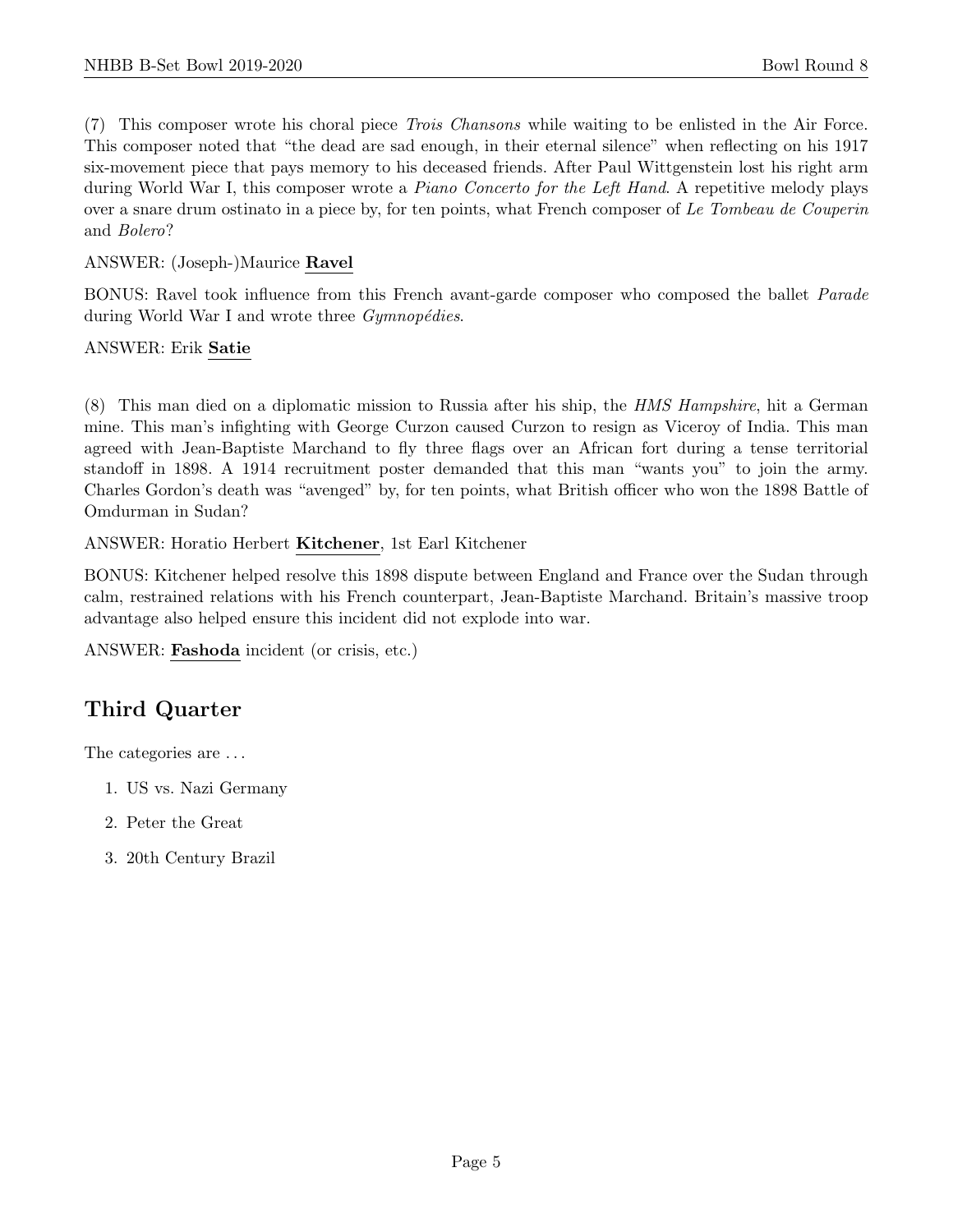US vs. Nazi Germany

Name the...

(1) Continent where the Nazi positions in Morocco were targeted in Operation Torch.

#### ANSWER: Africa

(2) French region where the Allies landed on D-Day.

#### ANSWER: Normandy

(3) One-word reply given by Anthony McAuliffe upon being told to surrender Bastogne.

# ANSWER: Nuts!

(4) Failed dual operation to capture bridges in the Netherlands in 1944.

ANSWER: Operation Market Garden (accept Market alone; prompt on Garden alone)

(5) Country where Rommel's tanks won the Battle of Kasserine Pass against inexperienced US troops.

# ANSWER: Tunisia

(6) Amphibious operation, hidden by Operation Mincemeat, that caused Hitler to cancel an offensive at Kursk.

ANSWER: Operation Husky (accept Allied invasion of Sicily Glyndwr Michael

(7) Northeast French city captured by Patton in November '44, perhaps better known for a fortress where Marshal Bazaine was besieged in 1870.

#### ANSWER: Metz

(8) Port city near Naples that was stormed by amphibious troops in Operation Avalanche on September 9, 1943.

#### ANSWER: Salerno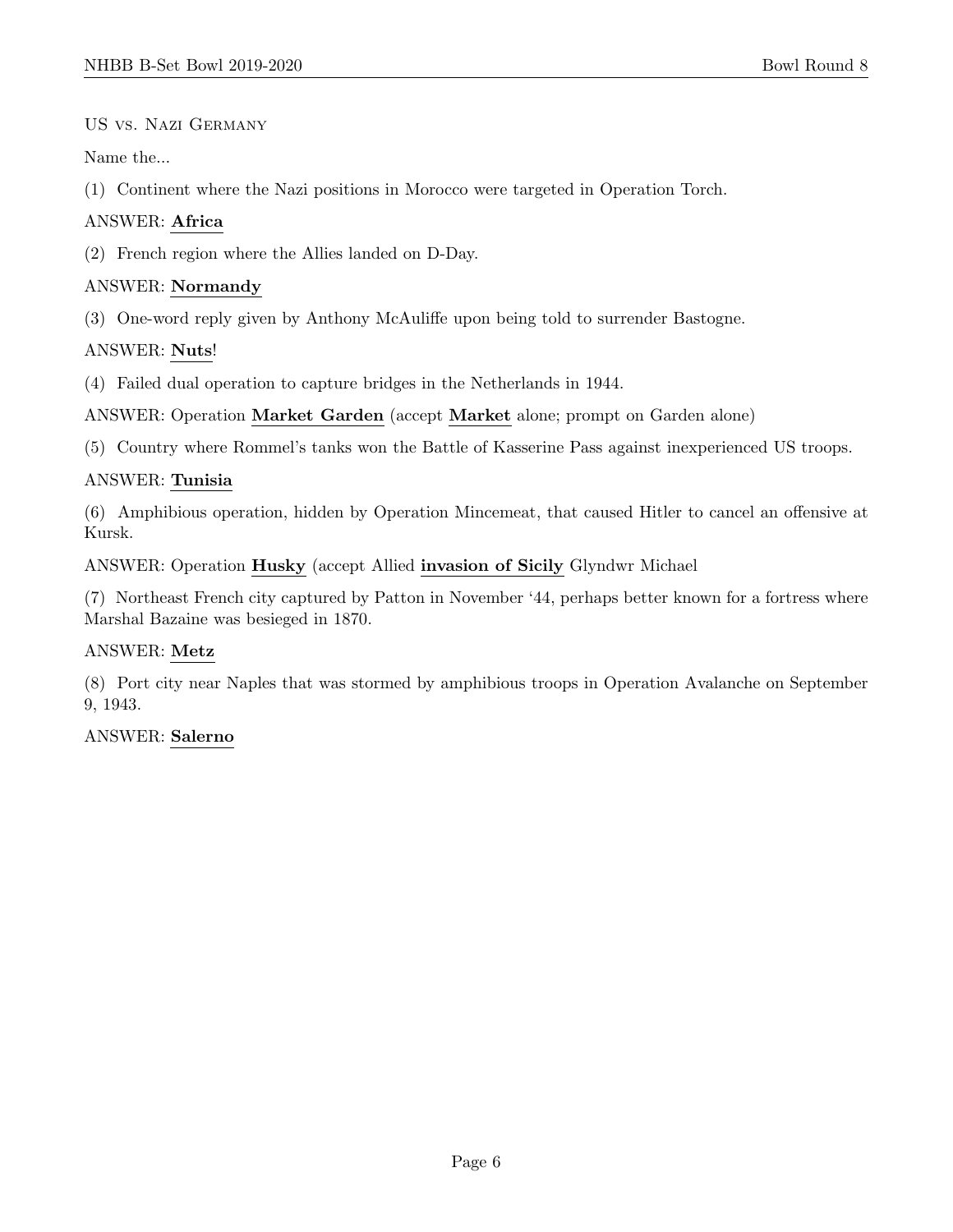#### PETER THE GREAT

Name the...

- (1) Country he led as tsar.
- ANSWER: Russian Empire
- (2) European sea that he sought to control by building the city of Saint Petersburg.

# ANSWER: Baltic Sea

(3) Members of the aristocracy who were forced to pay taxes on their beards.

# ANSWER: boyars

(4) 1698 uprising of infantrymen that was brutally put down by Peter.

# ANSWER: Streltsy uprising

(5) Civil service hierarchy introduced by Peter in 1722 to create a bureaucracy devoted to him.

# ANSWER: Table of Ranks

(6) Iranian dynasty that Peter fought in 1722-23; it collapsed a decade later.

# ANSWER: Safavid dynasty

(7) Anti-Ottoman alliance he strengthened with his Grand Embassy; it dissolved with the Treaty of Karlowitz in 1699.

# ANSWER: Holy League

(8) Cossack commander whose rebellion against Peter, the supposed Antichrist, sputtered after his 1708 death.

ANSWER: Kondraty Bulavin (accept Bulavin Rebellion)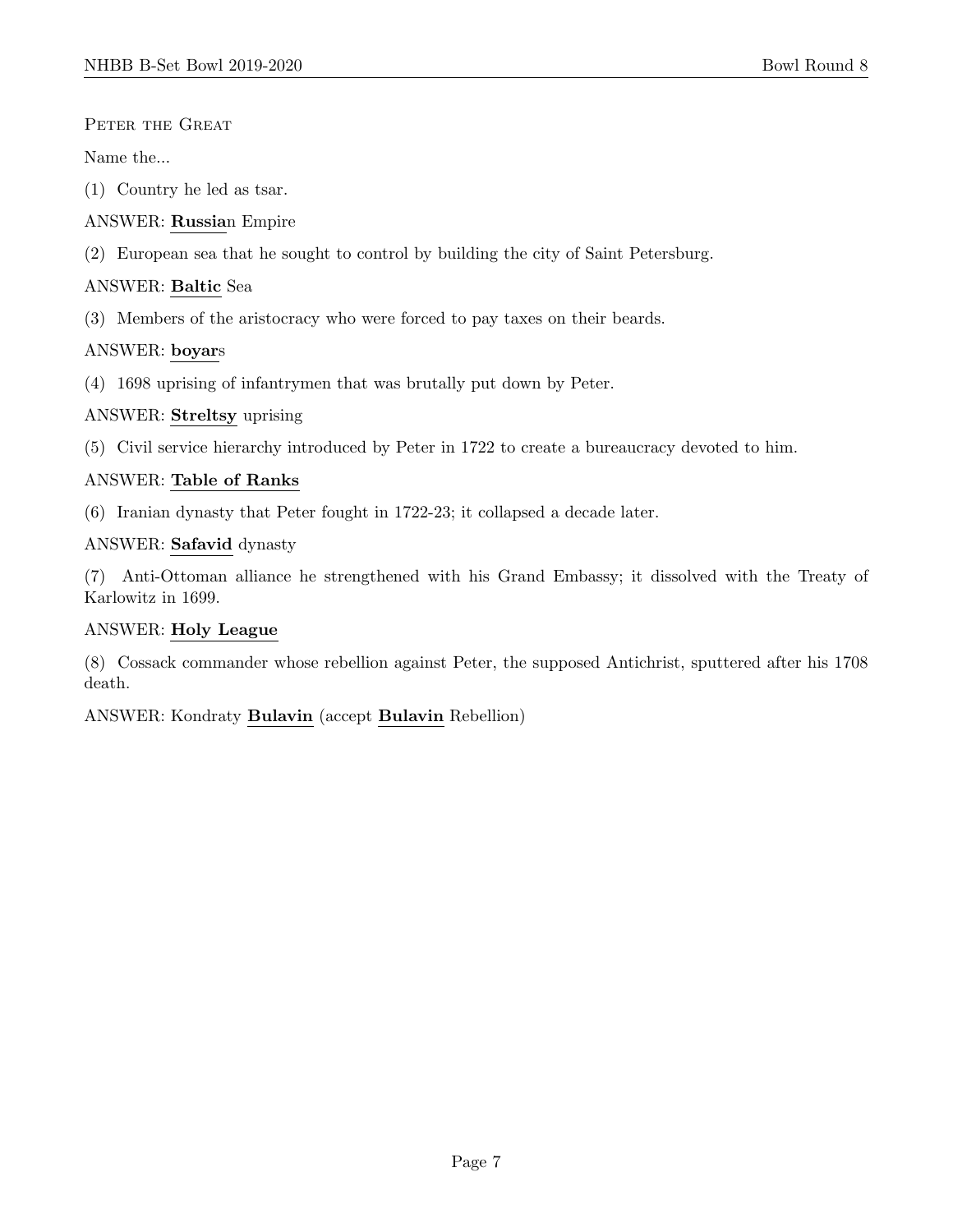#### 20TH CENTURY BRAZIL

Name the...

(1) Planned city built to be Brazil's new capital in the 1950s.

# ANSWER: Brasilia

(2) City replaced as capital in 1960.

# ANSWER: Rio de Janeiro

(3) Two beverages whose industries, based in two states, typically dominated Brazilian politics until a 1930 revolution.

# ANSWER: coffee and milk (accept café com leite)

(4) State, named for Brazil's most populous city, that dominated that two-state political system.

# ANSWER: Sao Paulo

(5) Other, larger state in that two-state political system.

# ANSWER: Minas Gerais

(6) Dictator who committed suicide in 1954 after ordering a hit on Carlos Lacerda.

# ANSWER: Getulio Vargas

(7) President who authorized the new capital and led Brazil from 1956 to 1961.

#### ANSWER: Juscelino Kubitschek

(8) President ousted in the coup of 1930, which also prevented President-elect Júlio Prestes from taking power.

#### ANSWER: Washington Luiz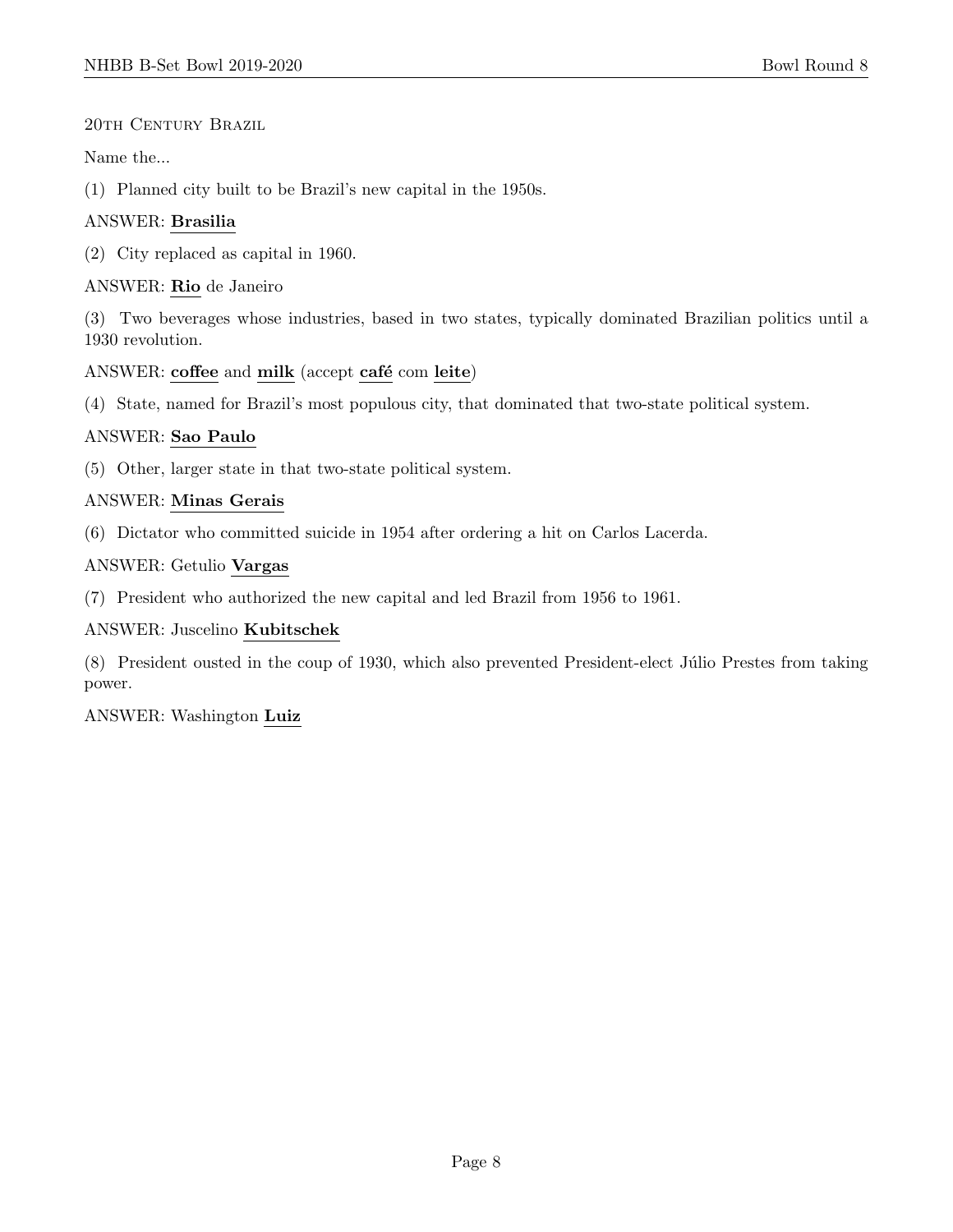# Fourth Quarter

(1) After a leader of this event was shot, his assassin declared that "I have killed a man, but I am not a murderer;" the courts eventually found Soghomon Tehlirian not guilty of that killing in Berlin. Operation Nemesis sought to assassinate Djemal and  $(+)$  Talaat for this event after the two pashas marched their victims to Deir ez-Zor. The Battle of Sarikamish was blamed on a certain group aiding (\*) Russia in World War I, leading to, for ten points, what genocide perpetrated by the Ottoman government and denied by modern Turkey?

ANSWER: Armenian genocide (accept Armenia alone after "genocide" is read)

(2) John Singer Sargent painted this figure as portrayed by Ellen Terry, wearing a dress partially made of 1,000 beetle wings and crowning herself. The article "Muddle Instead of Music" in *Pravda* condemned Dimitri  $(+)$  Shostakovich for an opera titled for this woman of the Mtsensk District. This queen attempts to wash her hands of imagined  $(*)$  blood in the "Out, damned spot" scene of a 1606 play. For ten points, name this treacherous wife who encourages her husband to kill Duncan in Shakespeare's "Scottish play."

#### ANSWER: Lady Macbeth

(3) With Bill Nichols, this man sponsored a bill to reorganize the Department of Defense. This man's policies were targeted by the "Ice Cream" Ad and another ad that ended "We must  $(+)$  love each other, or we must die." In one campaign, this man's slogan "In your heart, you know he's right" was mocked by his opponent's slogan "In your gut, you know he's nuts." The book *Conscience of a*  $(*)$  *Conservative* was written by, for ten points, what five-time senator from Arizona who lost in a landslide election to Lyndon Johnson in 1964?

#### ANSWER: Barry Goldwater

(4) In the 1980s, this country experienced a Mountain War in which Christians were displaced from its Chouf region. A massacre of a refugee camp in this country was conducted as retaliation for the assassination of Bachir  $(+)$  Gemayel, who founded this country's Phalangist party. The Taif Agreement ended a civil war in this country, where the Sabra and Shatila massacres occurred. The militant group (\*) Hezbollah is based in, for ten points, what country once led by Rafik Hariri, who was assassinated in Beirut?

#### ANSWER: Lebanon

(5) The world's oldest Chinatown is this city's township of Binondo, a district originally meant to house recent converts to Catholicism. The Pasig River flows through this city, and a ring highway around it nicknamed "EDSA" names a 1986 revolution whose leaders included (+) Cardinal Jaime Sin. This city was connected by the first permanent route across the Pacific Ocean to Acapulco in New Spain. Except for a stint from 1948 to 1976 by (\*) Quezon City, this city has served as a capital for centuries. The People Power Revolution toppled Ferdinand Marcos in, for ten points, what capital city of the Philippines?

#### ANSWER: Manila